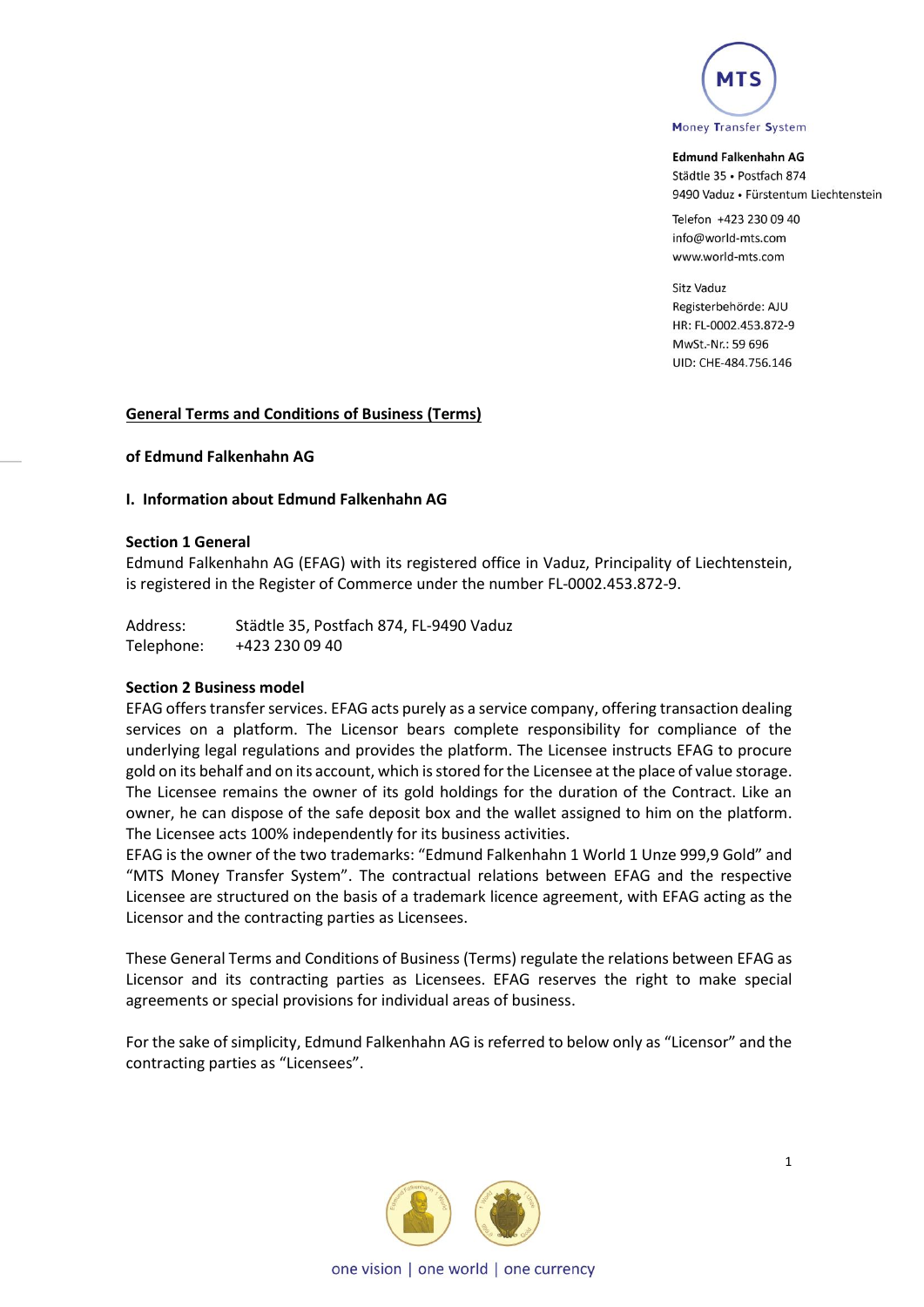

#### **II. General provisions for the relationship between the Licensor and the Licensee**

#### **Section 1 Trademark licence agreement**

Licensees can be natural or legal persons. The Licensee may use the trademarks mentioned above, and shall owe the Licensor an annual licence fee for this. The trademark licence agreement is concluded for an indefinite period, and can be terminated by the Licensee him/herself at any time in the online portal.

#### **Section 2 Transfer services**

#### **(1) Identification**

Identification takes place fully automatically within the online process. The potential Licensee completes the registration form; this is processed internally by the Licensor and an online appointment (face to face) is made for the identification and signing. Should this opening process be completed successfully, transactions can be undertaken. The Licensee warrants that all the information he/she provides is truthful. The Licensor must be informed of any changes immediately.

The Licensee's authorisation or right of signing remains valid until the Licensee revokes these in writing to the Licensor. The Licensor is not obliged to take note of entries in the Register of Commerce or publications to the contrary.

## **(2) Conversion**

A special currency model converts the currencies transferred within the normal course of business, such as CHF or EUR, into the currency "World" or "Money". The exchange rates are periodically obtained from the ECB (European Central Bank), the rate of gold at FOREX and LBMA (London Bullion Market). The system operates on the basis of "World" or "Money", and only executes transfer services in this accounting unit. The "Money" is managed virtually in the online transaction system "MTS Money Transfer System".

#### **(3) "World"**

"World" is a fully-fledged currency, which is deposited physically in the form of gold. The basic unit is based on 999.9 gold and consists of this raw material (1 World = 1 ounce of 999.9 gold). The subunit of the "World" is the "Money", with one "Money" being one thousandth of a "World". On the online portal the currency is always shown in the subunit Money.

#### **(4) Execution of transactions**

When the Licensee has been successfully verified in their function as a client, the transfer shall be executed, with the beneficiary also being verified internally. The transaction is only transferred if the beneficiary has also been positively identified by the Licensor.

#### **(5) Lockbox**

If inconsistencies are identified while verifying the Licensee, the transfer is initiated by the system, but the amount is transferred to a lockbox. The transaction is only forwarded to the



one vision | one world | one currency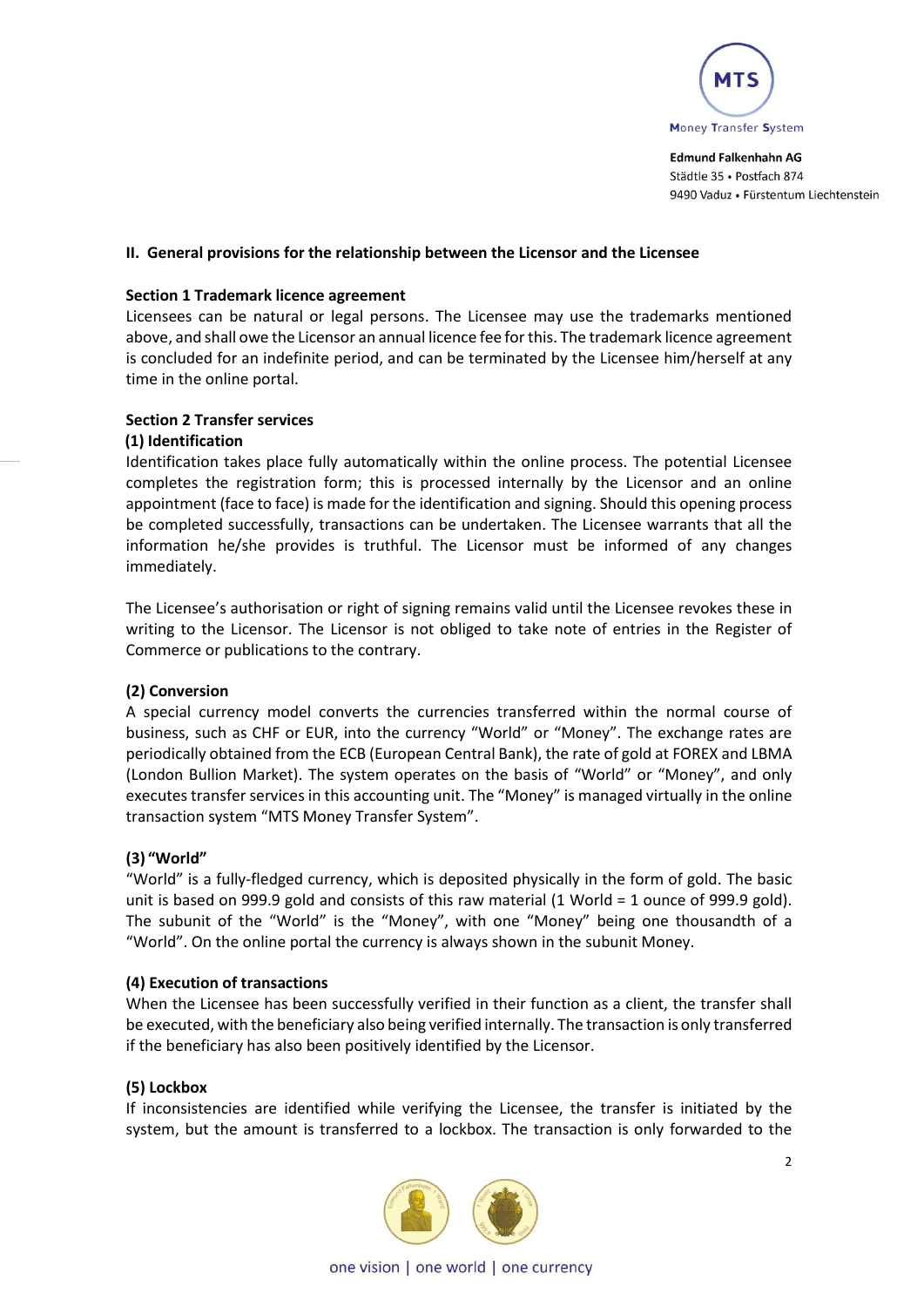

beneficiary after the situation has been clarified with a positive response, and the beneficiary must also undergo internal verification.

# **(6) Confirmation of the instruction**

The order is stored fully automatically by the system and confirmed by the platform as soon as possible.

# **(7) Rejection of a transaction instruction**

If the Licensee's funds provide insufficient coverage, the instruction will be checked by the system and rejected; the Licensee will be informed of this.

# **(8) charges**

The Licensor shall stipulate its terms in respect of charges, and inform the Licensee of the charges currently in force. The charges can be modified. The Licensee will be informed of the amount of the modified charges. If an instruction from the Licensee causes third-party costs, the Licensor shall pass these on to the Licensee.

# **(9) Purchase and sale of physical "World" (gold)**

"World" can also be purchased and sold physically in the form of an ounce. The Licensee is responsible for creating an order for execution in the online portal.

## **(10) Wallet**

The Licensee can create a 4-digit PIN for their wallet in the online portal. With it, the Licensee can carry out transactions on their smartphone.

## **(11) Gold procurement**

Due to the current situation physical gold procurement problems may occur, resulting in delays and/or surcharges of up to 10%. If the Licensor is unable to procure the physical gold in the short term, the amount will be remitted to the licensee at his expense.

## **Section 3 Risk and liability**

## **(1) Currency risk**

The Licensee bears the responsibility for the currency risk.

## **(2) Liability**

The Licensor is only liable for any damages in the event of an intentional or grossly negligent breach of contract which has occurred through its acts or omissions.

## **(3) Incapacity and aberrations by the Licensee**

In the event of lack of capacity or other aberrations by the Licensee or its authorised representative (e.g. loss of access details), the Licensor must be informed in writing within 24 hours, otherwise the Licensee must bear the damages caused by their actions or those of their authorised representative.



one vision | one world | one currency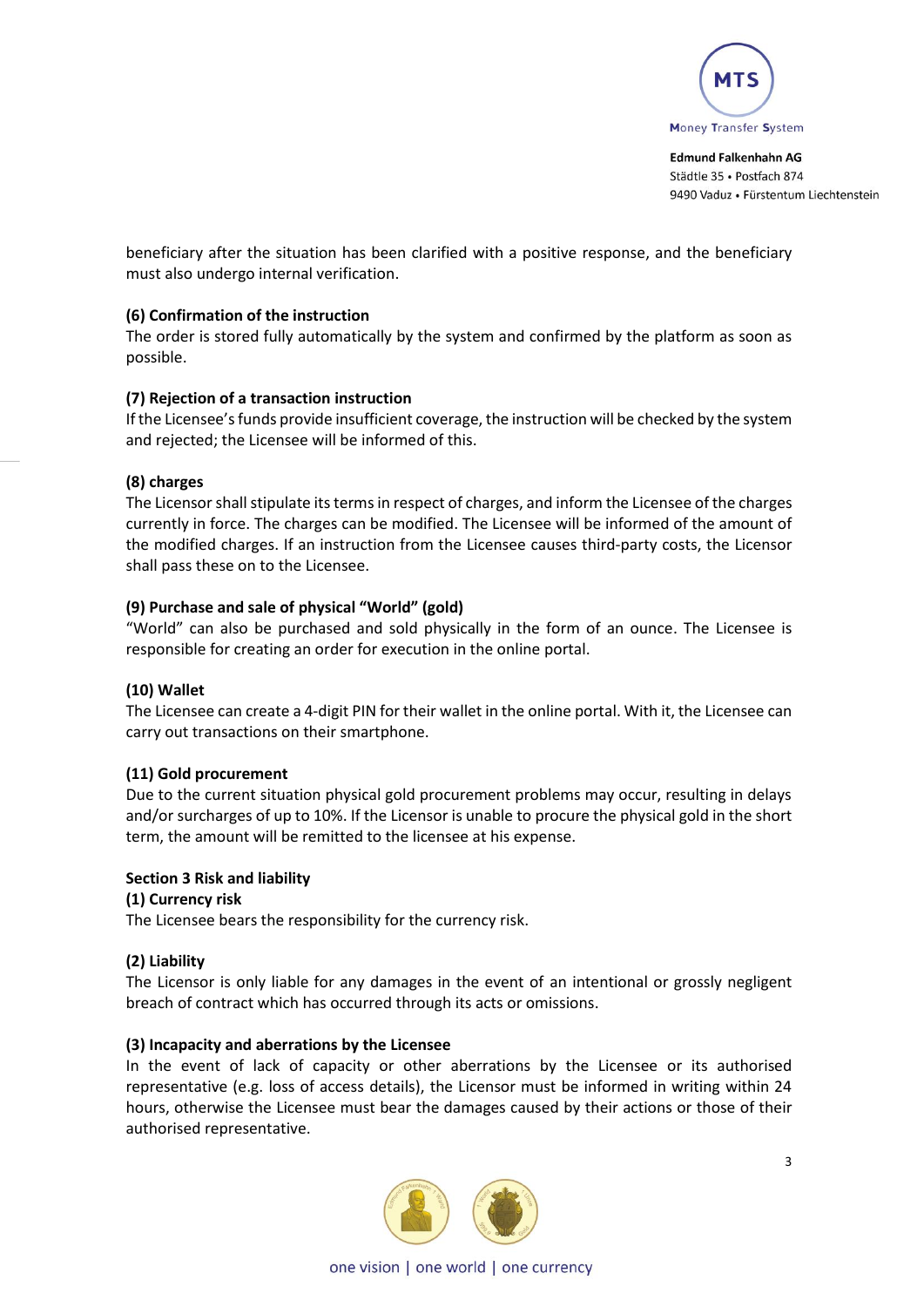

# **(4) Verification of signatures and powers of attorney**

The Licensor shall inspect the signatures and powers of disposition presented to it. Damages arising despite the care applied shall be borne by the Licensee.

## **(5) Provision of the services in Liechtenstein**

The Licensorshall undertake the identification of the Licensee in Liechtenstein in accordance with the law of Liechtenstein. The services for the Licensee, including the services of the computing centre, are also provided in Liechtenstein. The storage of gold or an equivalent investment is regulated in the licence agreement under "Computing centres and storage of value". The corresponding locations are in the EEA region and in Switzerland.

# **(6) Technical malfunctions of the server; force majeure**

The Licensor has taken preventive measures to prevent a breakdown of the server. If a malfunction should occur nonetheless due to circumstances beyond the Licensor's control, such as force majeure, natural disasters, a hardware or software failure, hacker attacks or power failures, the Licensor shall take all the necessary steps under the given circumstances to keep the time required to rectify the breakdown to a minimum.

# **(7) Exclusion of the USA**

The Licensor does not accept any party with a connection to the USA as a Licensee (i.e. neither subject to taxation nor born in the USA, no connection with the USA such as a Green Card or a stay of more than 183 days).

## **(8) Taxes**

During verification and at regular intervals thereafter, the Licensee confirms that the units (World/Money) on the platform are properly taxed or will be taxed and that there are no outstanding tax liabilities. He is fully responsible for ensuring that all tax regulations in his home country and country of residence or domicile state are complied with. The Licensor assumes no liability for this. The Licensor may terminate the contractual relationship immediately if there are doubts as to compliance with tax conformity.

## **III. Miscellaneous provisions**

## **Section 1 Succession arrangements**

The Licensee may provide for a succession arrangement in the event of death by means of a written declaration. In order to be valid, the Licensee's declaration must comply with the provisions of a final disposition applicable to him; such proof shall be satisfied in particular by the presentation of a corresponding handwritten document or notarial act. The Licensor assumes no liability for the validity of this declaration, but is entitled to rely on the presumed correctness of the handwritten document or notarial deed submitted.

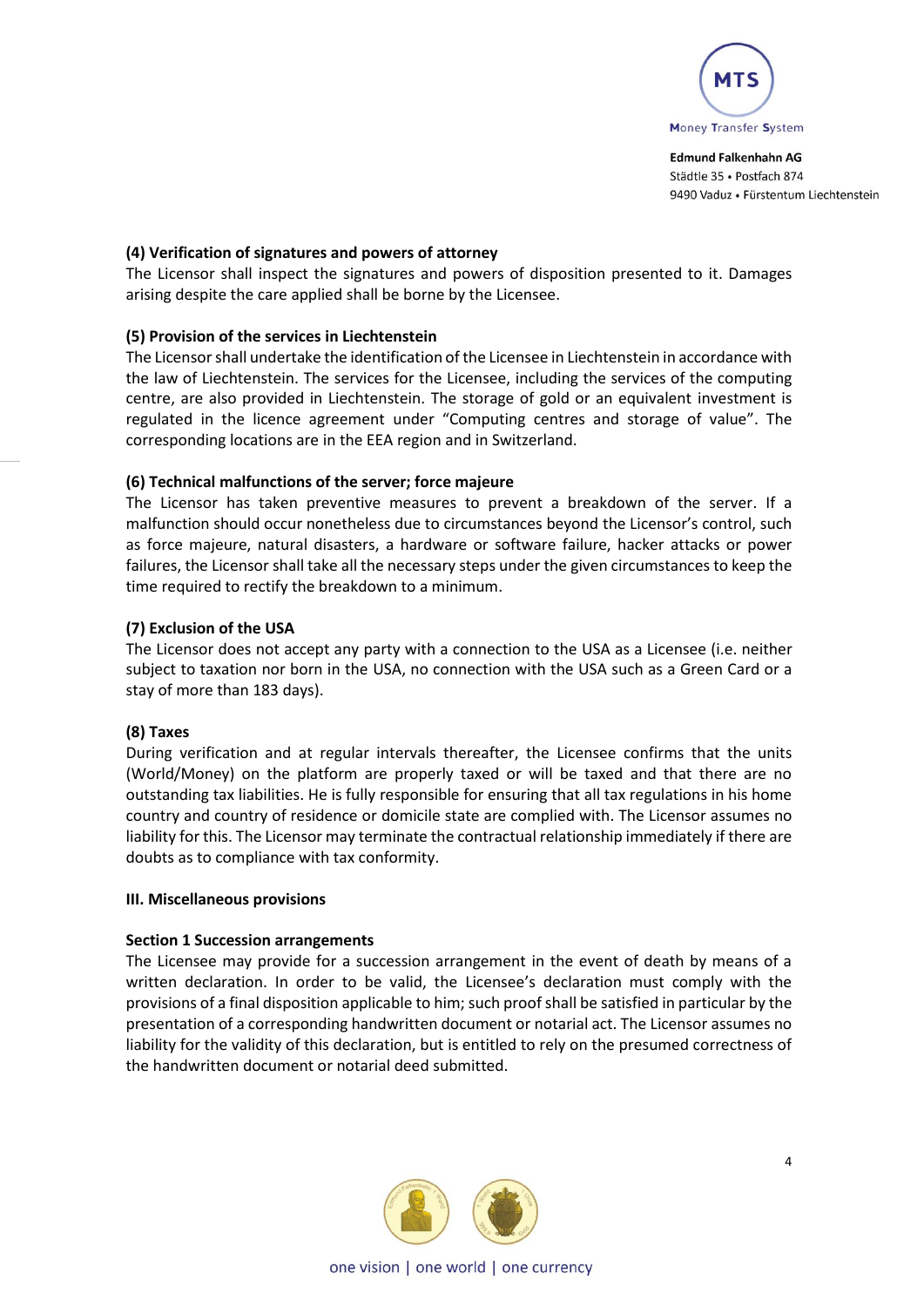

## **Section 2 Duty of care**

The Licensor shall comply with the tasks arising from the provisions of the Law on Professional Due Diligence to Combat Money Laundering, Organized Crime, and Terrorist Financing (*Sorgfaltspflichtgesetz*, SPG) and the associated Ordinance on Professional Due Diligence to Combat Money Laundering, Organized Crime, and Terrorist Financing (*Sorgfaltspflichtverordnung*, SPV) in an analogous manner to the persons subject to due diligence. The duties of care shall be undertaken without exception in Liechtenstein and in accordance with the law of Liechtenstein.

The Licensee is obliged to provide correct data during registration, verification and in the current contractual relationship and to always confirm the authenticity of the submitted documents.

# **Section 3 Data protection**

The Licensor attaches great importance to the protection of personal data. The Licensor undertakes to comply with the statutory provisions on data protection and data security in accordance with the General Data Protection Regulation (GDPR), the Data Protection Act (*Datenschutzgesetz*, DSG) and the associated Ordinance on Data Protection (*Datenschutzverordnung,* DSV) in Liechtenstein, as amended from time to time. The Licensorshall collect, process and use personal data only for the purpose of implementing the agreement. Data is doubly secured and stored electronically in a computing centre in Liechtenstein which meets the highest standards of security.

Confidential information must not be disclosed to third parties unless this is necessary for the fulfilment of the Licensor's duties from the Trademark License Agreement. In such a case, the recipients of the information must be informed of its confidential nature.

## **Section 4 Outsourcing of areas of business**

Provided it complies with the supervisory provisions, the Licensor can arrange for individual services (such as data storage and processing) to be provided by third parties that are specially selected and instructed, and are subject to the same duties of care and confidentiality as apply to the Licensor.

## **Section 5 Office hours and telephone number**

The Licensor EFAG can be reached by phone during the following office hours under the number +423 230 09 40:

Monday to Friday 08.00-12.00 and 13.30-17.00

## **Section 6 Language**

The official language in Liechtenstein is German.

## **Section 7 Severability clause**

If one of the provisions contained in these Terms or a provision of a contractual relationship should be or become ineffective or unenforceable now or in the future, this shall not affect the effectiveness of the remaining provisions. This applies mutatis mutandis in the event of gaps in